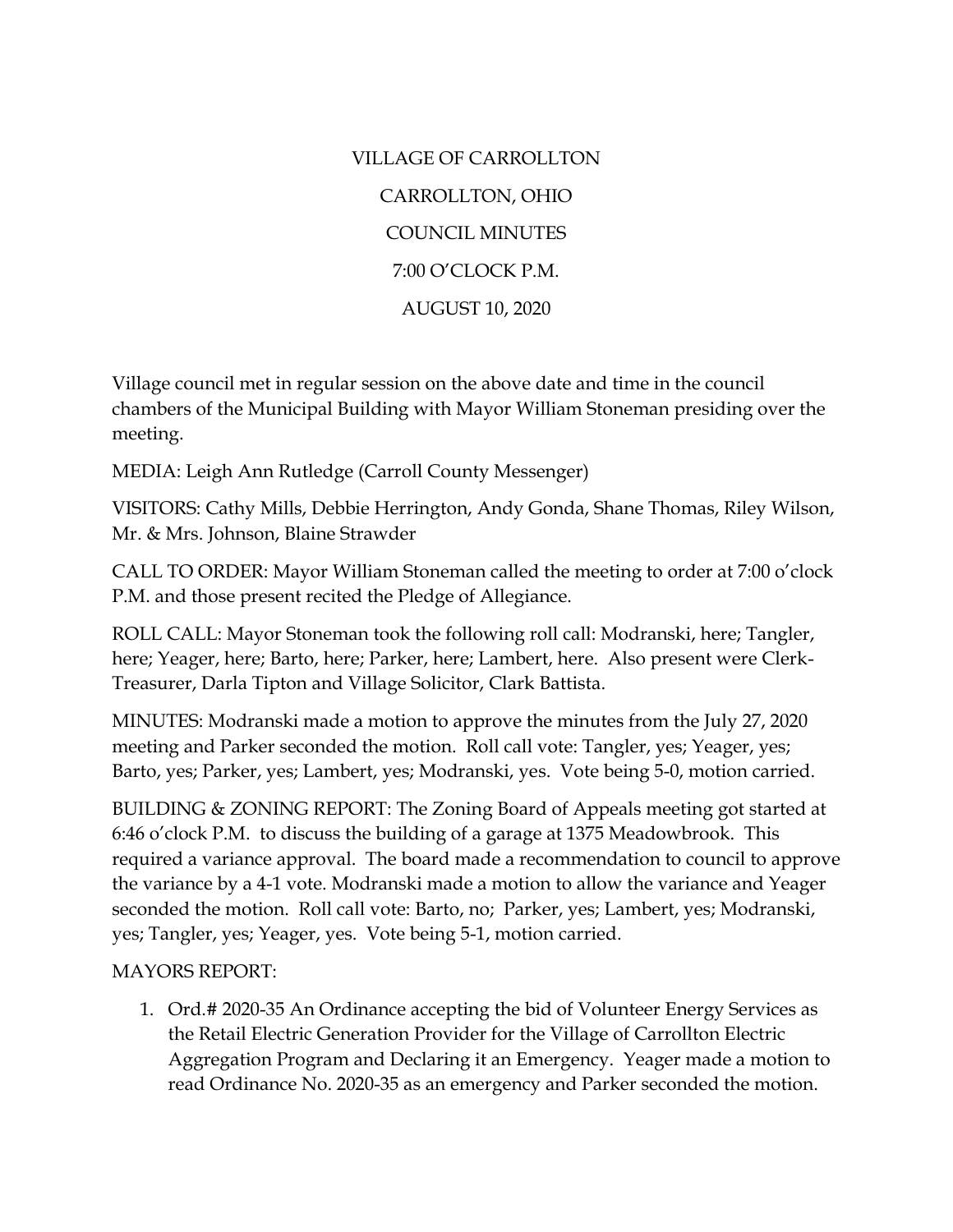Roll call vote: Lambert, yes; Modranski, yes; Tangler, yes; Yeager, yes; Barto, yes; Parker, yes. Vote being 6-0, motion carried. Mayor Stoneman read Ordinance No. 2020-35 as an emergency. Yeager made a motion to approve Ordinance No. 2020-35 and Tangler seconded the motion. Roll call vote: Yeager, yes; Barto, yes; Parker, yes; Lambert, yes; Modranski, yes; Tangler, yes. Vote being 6-0, motion carried.

- 2. Fire Chief Shane Thomas brought Riley Wilson with him to the meeting. Riley has applied to the Fire Department and Shane ask council to consider hiring him. Barto made a motion to approve the hiring of Riley Wilson and Lambert seconded the motion. Roll call vote: Modranski, yes; Tangler, yes; Yeager, yes; Barto, yes; Parker, yes; Lambert, yes. Vote being 6-0, motion carried.
- 3. Mayor Stoneman read a resignation from Taylor Trisnar effective Aug. 9, 2020. Modranski made a motion to accept the resignation of Trisnar and Barto seconded the motion. Roll call vote: Parker, yes; Lambert, yes; Modranski, yes; Tangler, yes; Yeager, yes; Barto, yes. Vote being 6-0, motion carried.
- 4. Mayor gave a report on Village Administrator Mark Wells that he is coming along.

PAYMENT OF BILLS: Tangler made a motion to accept the bills for payment and Lambert seconded the motion. Roll call vote: Modranski, yes; Tangler, yes; Yeager, yes; Barto, yes; Parker, yes; Lambert, yes. Vote being 6-0, motion carried.

## PAYMENT OF BILLS WITHOUT PRIOR CERTIFICATION REVISED CODE 5705.41:

CONSIDERED THEN & NOW: Matheson Tri-Gas 103.15, Daystar, 1531.75 and H&M Tire 25.00. Parker made a motion to approve these bills for payment and Lambert seconded the motion. Roll call vote: Modranski, yes; Tangler, yes; Yeager, yes; Barto, yes; Parker, yes; Lambert, yes. Vote being 6-0, motion carried.

## PUBLIC: Nothing

COUNCIL: Modranski had a concern from a 3rd Street Resident about drainage issues that the resident had talked to Marcus and Mark about this in June and Mayor said he would tell Marcus about it. Also Modranski stated he appreciated Shane bringing his new hires in to be able to see a face. Lambert ask about the smoke testing if it was being done all over town and Mayor said yes it was. Barto ask how many paving companies there were in town right now and told stories about almost getting hit and where the paving people were standing to stop traffic was very dangerous. Yeager ask Mayor if he checked into the alley issue he said he will and call him the next day. Parker ask about the park equipment if it would be installed this year and Mayor said wasn't sure with the social distancing issue.